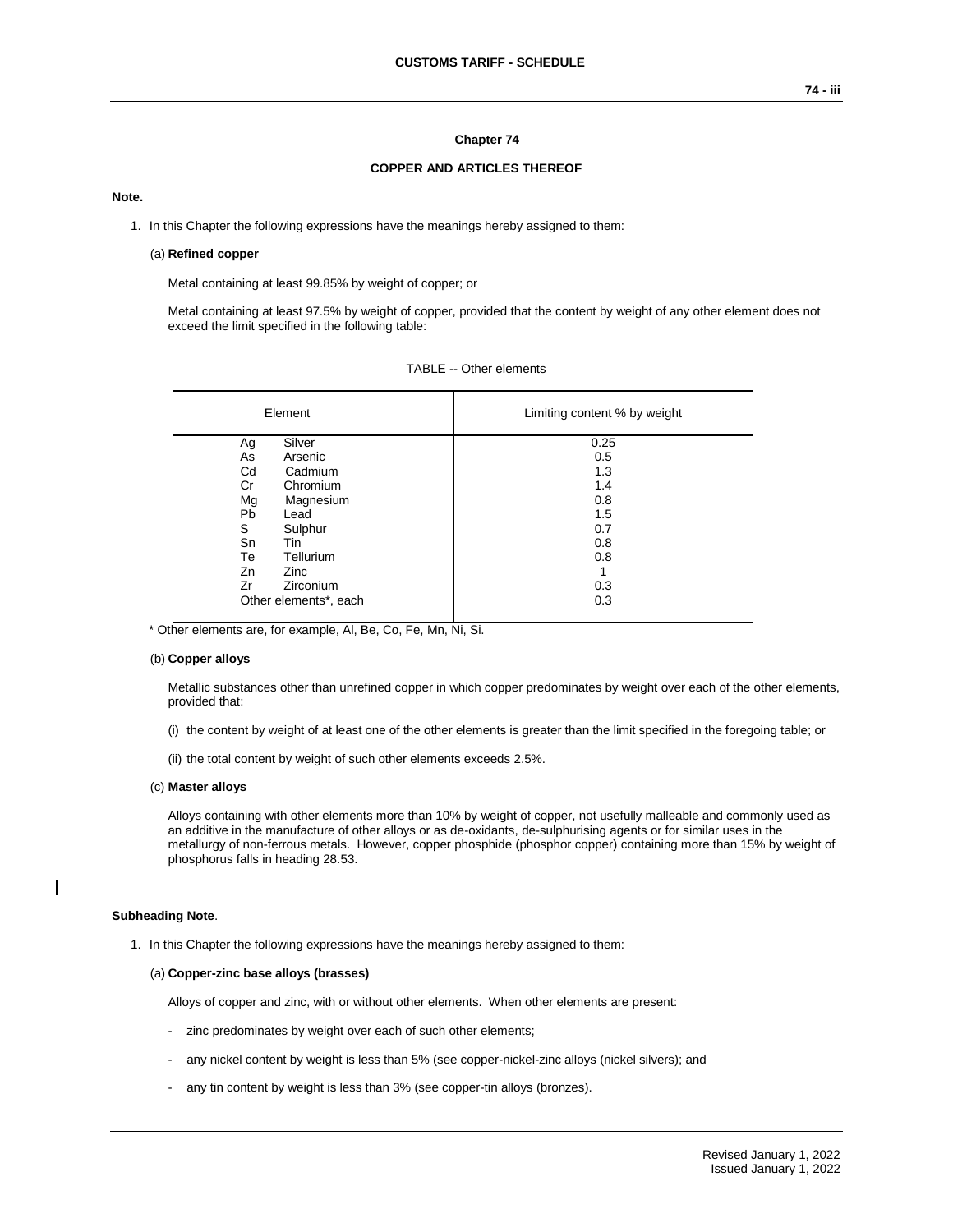# **74 - ii**

### (b) **Copper-tin base alloys (bronzes)**

Alloys of copper and tin, with or without other elements. When other elements are present, tin predominates by weight over each of such other elements, except that when the tin content is 3% or more the zinc content by weight may exceed that of tin but must be less than 10%.

### (c) **Copper-nickel-zinc base alloys (nickel silvers)**

Alloys of copper, nickel and zinc, with or without other elements. The nickel content is 5% or more by weight (see copper-zinc alloys (brasses)).

### (d) **Copper-nickel base alloys**

Alloys of copper and nickel, with or without other elements but in any case containing by weight not more than 1% of zinc. When other elements are present, nickel predominates by weight over each of such other element.

# **Supplementary Note.**

1. In this Chapter the expression "unworked", when referring to bars, rods and profiles, means products which have not been subsequently worked after production (for example, not machined, drilled, punched, twisted or crimped).

**Statistical Note**. (NB This note does not form part of the *Customs Tariff* legislation.)

1. For the statistical purposes of subheading 7401.00, the unit of measure (kilogram) refers to the copper content of the matte and shall be the assay quantity without deductions.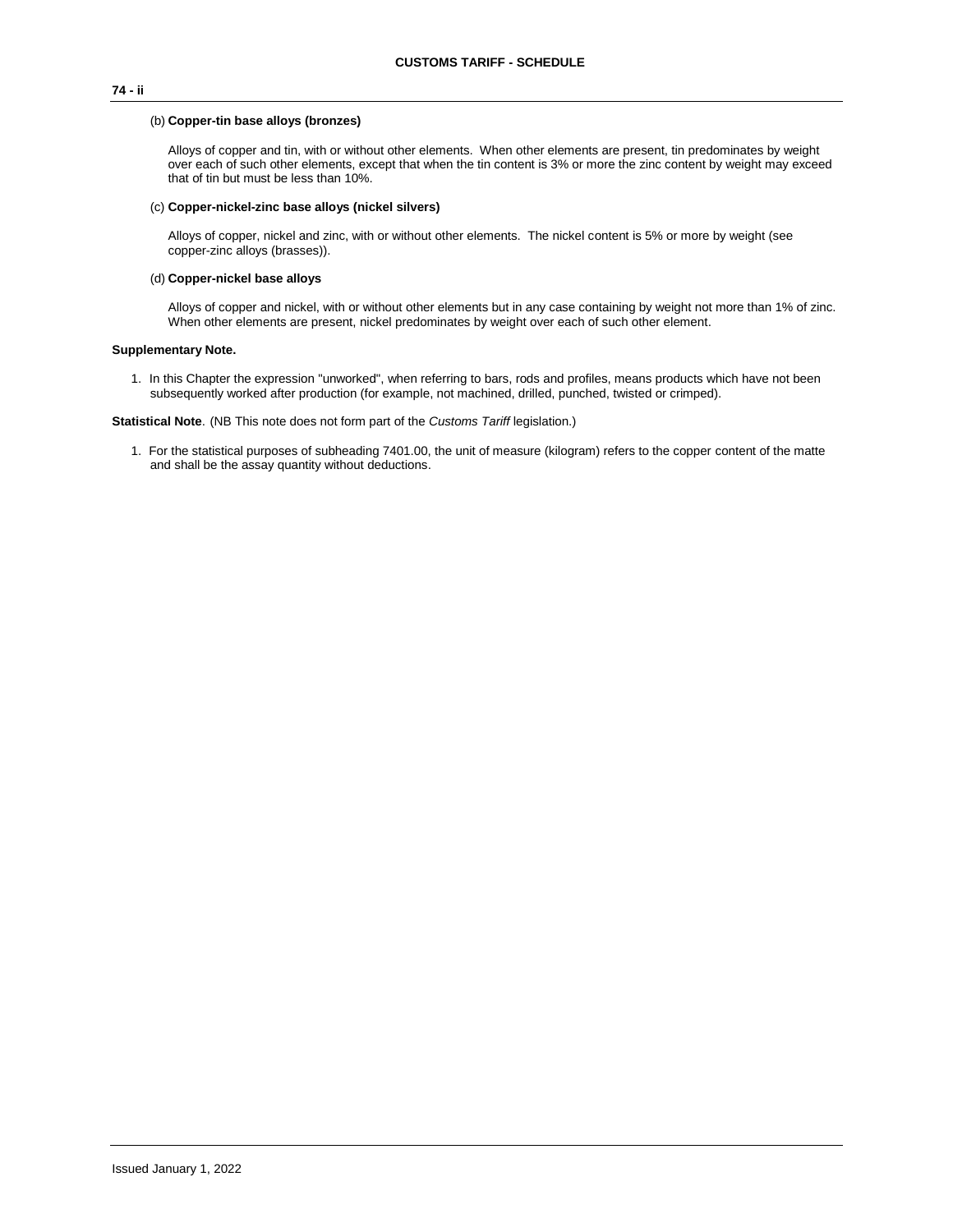# **CUSTOMS TARIFF - SCHEDULE**

| <b>Tariff</b><br>Item     | <b>SS</b> | <b>Description of Goods</b>                                              | Unit of<br>Meas. | <b>MFN</b><br><b>Tariff</b> | Applicable<br><b>Preferential Tariffs</b>                                                                                   |
|---------------------------|-----------|--------------------------------------------------------------------------|------------------|-----------------------------|-----------------------------------------------------------------------------------------------------------------------------|
|                           |           | 7401.00.00 00 Copper mattes; cement copper (precipitated copper).        | <b>KGM</b>       | Free                        | CCCT, LDCT, GPT, UST,<br>MXT, CIAT, CT, CRT, IT,<br>NT, SLT, PT, COLT, JT,<br>PAT, HNT, KRT, CEUT,<br>UAT, CPTPT, UKT: Free |
|                           |           | 7402.00.00 00 Unrefined copper; copper anodes for electrolytic refining. | KGM              | Free                        | CCCT, LDCT, GPT, UST,<br>MXT, CIAT, CT, CRT, IT,<br>NT, SLT, PT, COLT, JT,<br>PAT, HNT, KRT, CEUT,<br>UAT, CPTPT, UKT: Free |
| 74.03                     |           | Refined copper and copper alloys, unwrought.                             |                  |                             |                                                                                                                             |
|                           |           | -Refined copper:                                                         |                  |                             |                                                                                                                             |
|                           |           | 7403.11.00 00 - - Cathodes and sections of cathodes                      | <b>KGM</b>       | Free                        | CCCT, LDCT, GPT, UST,<br>MXT, CIAT, CT, CRT, IT,<br>NT, SLT, PT, COLT, JT,<br>PAT, HNT, KRT, CEUT,<br>UAT, CPTPT, UKT: Free |
|                           |           | 7403.12.00 00 - - Wire-bars                                              | <b>KGM</b>       | Free                        | CCCT, LDCT, GPT, UST,<br>MXT, CIAT, CT, CRT, IT,<br>NT, SLT, PT, COLT, JT,<br>PAT, HNT, KRT, CEUT,<br>UAT, CPTPT, UKT: Free |
| 7403.13.00 00 - - Billets |           |                                                                          | <b>KGM</b>       | Free                        | CCCT, LDCT, GPT, UST,<br>MXT, CIAT, CT, CRT, IT,<br>NT, SLT, PT, COLT, JT,<br>PAT, HNT, KRT, CEUT,<br>UAT, CPTPT, UKT: Free |
| 7403.19.00 00 - - Other   |           |                                                                          | <b>KGM</b>       | Free                        | CCCT, LDCT, GPT, UST,<br>MXT, CIAT, CT, CRT, IT,<br>NT, SLT, PT, COLT, JT,<br>PAT, HNT, KRT, CEUT,<br>UAT, CPTPT, UKT: Free |
|                           |           | -Copper alloys:                                                          |                  |                             |                                                                                                                             |
|                           |           | 7403.21.00 00 - - Copper-zinc base alloys (brass)                        | KGM              | Free                        | CCCT, LDCT, GPT, UST,<br>MXT, CIAT, CT, CRT, IT,<br>NT, SLT, PT, COLT, JT,<br>PAT, HNT, KRT, CEUT,<br>UAT, CPTPT, UKT: Free |
|                           |           | 7403.22.00 00 - - Copper-tin base alloys (bronze)                        | KGM              | Free                        | CCCT, LDCT, GPT, UST,<br>MXT, CIAT, CT, CRT, IT,<br>NT, SLT, PT, COLT, JT,<br>PAT, HNT, KRT, CEUT,<br>UAT, CPTPT, UKT: Free |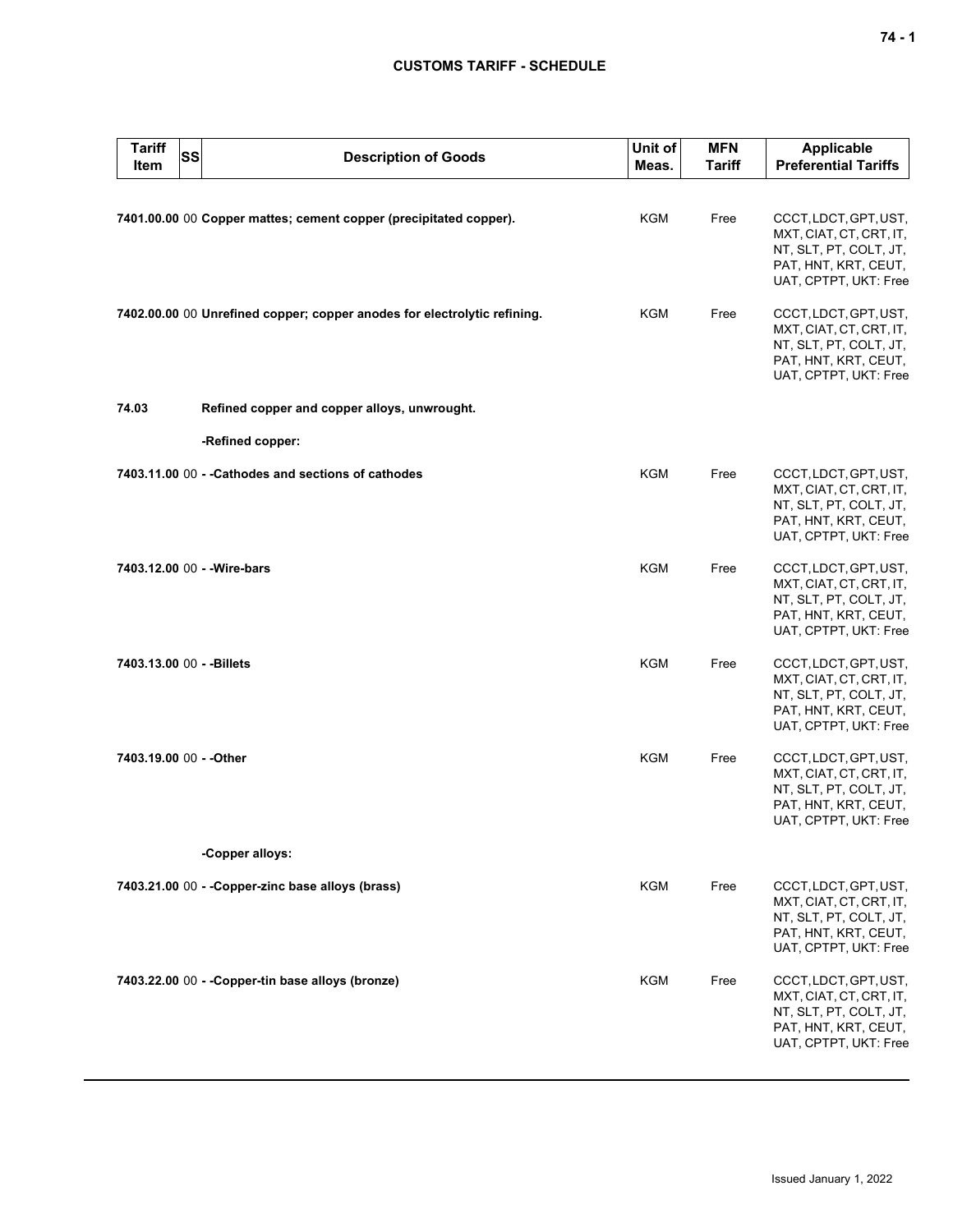| <b>Tariff</b><br>SS | <b>Description of Goods</b>                                                                                     | Unit of                  | <b>MFN</b>    | Applicable                                                                                                                  |
|---------------------|-----------------------------------------------------------------------------------------------------------------|--------------------------|---------------|-----------------------------------------------------------------------------------------------------------------------------|
| Item                |                                                                                                                 | Meas.                    | <b>Tariff</b> | <b>Preferential Tariffs</b>                                                                                                 |
|                     | 7403.29.00 00 - - Other copper alloys (other than master alloys of heading 74.05)                               | <b>KGM</b>               | Free          | CCCT, LDCT, GPT, UST,<br>MXT, CIAT, CT, CRT, IT,<br>NT, SLT, PT, COLT, JT,<br>PAT, HNT, KRT, CEUT,<br>UAT, CPTPT, UKT: Free |
| 7404.00             | Copper waste and scrap.                                                                                         |                          |               |                                                                                                                             |
|                     | 7404.00.10 00 - - - Spent anodes, not alloyed;<br>With a copper content of less than 94% by weight, not alloyed | KGM                      | Free          | CCCT, LDCT, GPT, UST,<br>MXT, CIAT, CT, CRT, IT,<br>NT, SLT, PT, COLT, JT,<br>PAT, HNT, KRT, CEUT,<br>UAT, CPTPT, UKT: Free |
|                     | 7404.00.20 00 - - - Copper-zinc base alloys (brass) with a copper content of less than 94% by<br>weight         | KGM                      | Free          | CCCT, LDCT, GPT, UST,<br>MXT, CIAT, CT, CRT, IT,<br>NT, SLT, PT, COLT, JT,<br>PAT, HNT, KRT, CEUT,<br>UAT, CPTPT, UKT: Free |
|                     | $--$ Other:                                                                                                     |                          |               |                                                                                                                             |
|                     | 7404.00.91 00 - - - - With a copper content of less than 94% by weight                                          | <b>KGM</b>               | Free          | CCCT, LDCT, GPT, UST,<br>MXT, CIAT, CT, CRT, IT,<br>NT, SLT, PT, COLT, JT,<br>PAT, HNT, KRT, CEUT,<br>UAT, CPTPT, UKT: Free |
| 7404.00.99          | $--$ Other                                                                                                      |                          | Free          | CCCT, LDCT, GPT, UST,<br>MXT, CIAT, CT, CRT, IT,<br>NT, SLT, PT, COLT, JT,<br>PAT, HNT, KRT, CEUT,<br>UAT, CPTPT, UKT: Free |
|                     | $---Other:$                                                                                                     | KGM                      |               |                                                                                                                             |
|                     |                                                                                                                 | <b>KGM</b><br><b>KGM</b> |               |                                                                                                                             |
|                     | 7405.00.00 00 Master alloys of copper.                                                                          | <b>KGM</b>               | Free          | CCCT, LDCT, GPT, UST,<br>MXT, CIAT, CT, CRT, IT,<br>NT, SLT, PT, COLT, JT,<br>PAT, HNT, KRT, CEUT,<br>UAT, CPTPT, UKT: Free |
| 74.06               | Copper powders and flakes.                                                                                      |                          |               |                                                                                                                             |
|                     | 7406.10.00 00 -Powders of non-lamellar structure                                                                | KGM                      | Free          | CCCT, LDCT, GPT, UST,<br>MXT, CIAT, CT, CRT, IT,<br>NT, SLT, PT, COLT, JT,<br>PAT, HNT, KRT, CEUT,<br>UAT, CPTPT, UKT: Free |
|                     | 7406.20.00 00 - Powders of lamellar structure; flakes                                                           | KGM                      | Free          | CCCT, LDCT, GPT, UST,<br>MXT, CIAT, CT, CRT, IT,<br>NT, SLT, PT, COLT, JT,<br>PAT, HNT, KRT, CEUT,<br>UAT, CPTPT, UKT: Free |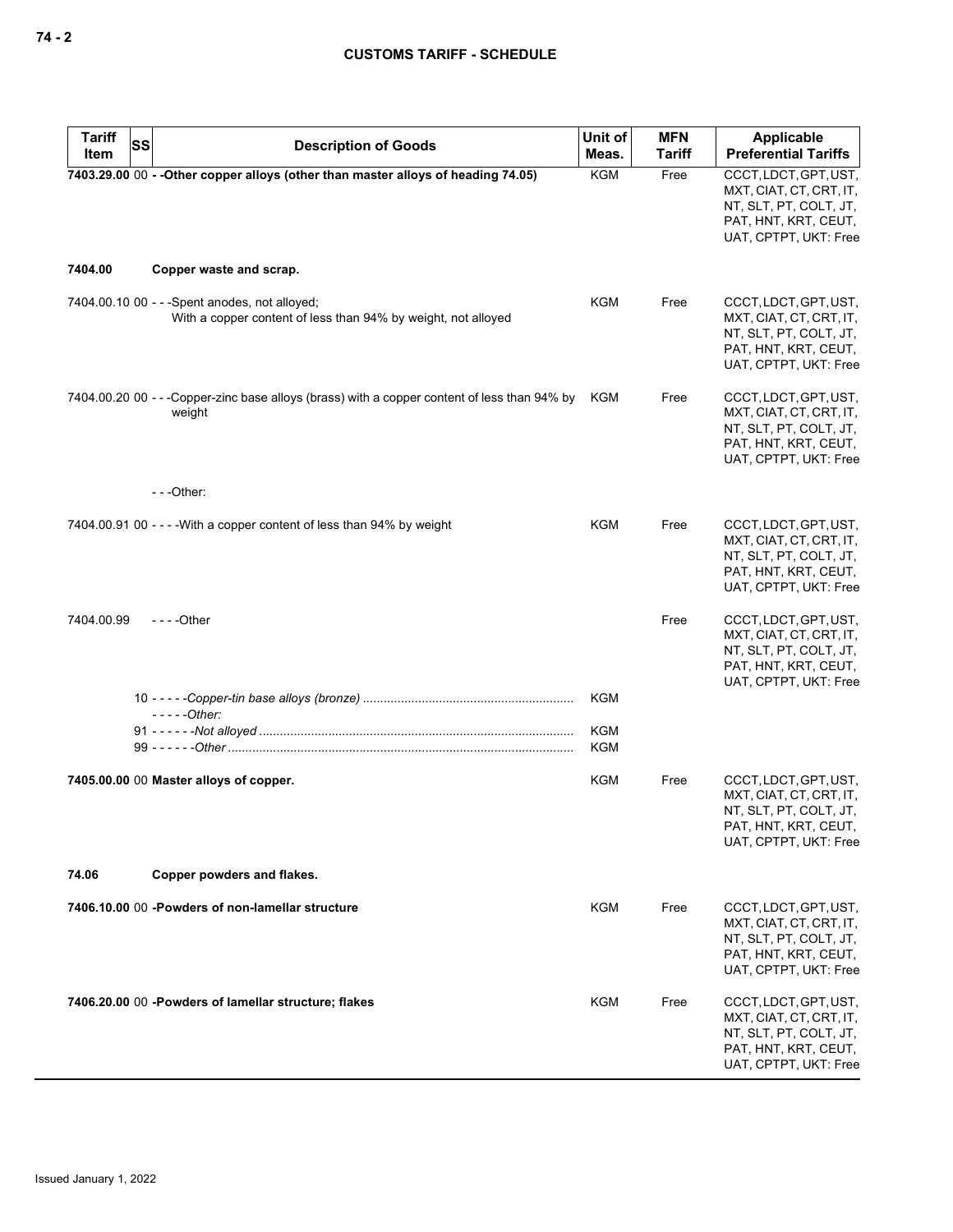| <b>Tariff</b><br>Item | <b>SS</b> | <b>Description of Goods</b>                                                      | Unit of<br>Meas. | <b>MFN</b><br><b>Tariff</b> | Applicable<br><b>Preferential Tariffs</b>                                                                                   |
|-----------------------|-----------|----------------------------------------------------------------------------------|------------------|-----------------------------|-----------------------------------------------------------------------------------------------------------------------------|
| 74.07                 |           | Copper bars, rods and profiles.                                                  |                  |                             |                                                                                                                             |
| 7407.10               |           | -Of refined copper                                                               |                  |                             |                                                                                                                             |
|                       |           | 7407.10.10 00 - - - Hollow profiles                                              | <b>KGM</b>       | Free                        | CCCT, LDCT, GPT, UST,<br>MXT, CIAT, CT, CRT, IT,<br>NT, SLT, PT, COLT, JT,<br>PAT, HNT, KRT, CEUT,<br>UAT, CPTPT, UKT: Free |
| 7407.10.90            |           | ---Other                                                                         |                  | Free                        | CCCT, LDCT, GPT, UST,<br>MXT, CIAT, CT, CRT, IT,<br>NT, SLT, PT, COLT, JT,<br>PAT, HNT, KRT, CEUT,<br>UAT, CPTPT, UKT: Free |
|                       |           | 10 - - - - - Bars and rods, of which the maximum cross-sectional dimension       | KGM              |                             |                                                                                                                             |
|                       |           |                                                                                  | KGM              |                             |                                                                                                                             |
|                       |           | -Of copper alloys:                                                               |                  |                             |                                                                                                                             |
| 7407.21               |           | - - Of copper-zinc base alloys (brass)                                           |                  |                             |                                                                                                                             |
|                       |           | 7407.21.20 00 - - - Hollow profiles                                              | KGM              | Free                        | CCCT, LDCT, GPT, UST,<br>MXT, CIAT, CT, CRT, IT,<br>NT, SLT, PT, COLT, JT,<br>PAT, HNT, KRT, CEUT,<br>UAT, CPTPT, UKT: Free |
| 7407.21.90            |           | $- -$ Other                                                                      |                  | Free                        | CCCT, LDCT, GPT, UST,<br>MXT, CIAT, CT, CRT, IT,<br>NT, SLT, PT, COLT, JT,<br>PAT, HNT, KRT, CEUT,<br>UAT, CPTPT, UKT: Free |
|                       |           | 10 - - - - - Bars and rods, of a maximum cross-sectional dimension not exceeding | KGM              |                             |                                                                                                                             |
|                       |           | 20 - - - - - Bars and rods of a maximum cross-sectional dimension exceeding      | KGM<br>KGM       |                             |                                                                                                                             |
| 7407.29.00            |           | - -Other                                                                         |                  | Free                        | CCCT, LDCT, GPT, UST,<br>MXT, CIAT, CT, CRT, IT,<br>NT, SLT, PT, COLT, JT,<br>PAT, HNT, KRT, CEUT,<br>UAT, CPTPT, UKT: Free |
|                       |           | 10 - - - - - Bars and rods, of a maximum cross-sectional dimension exceeding     | KGM              |                             |                                                                                                                             |
|                       |           |                                                                                  | KGM<br>KGM       |                             |                                                                                                                             |
|                       |           |                                                                                  | KGM              |                             |                                                                                                                             |
| 74.08                 |           | Copper wire.                                                                     |                  |                             |                                                                                                                             |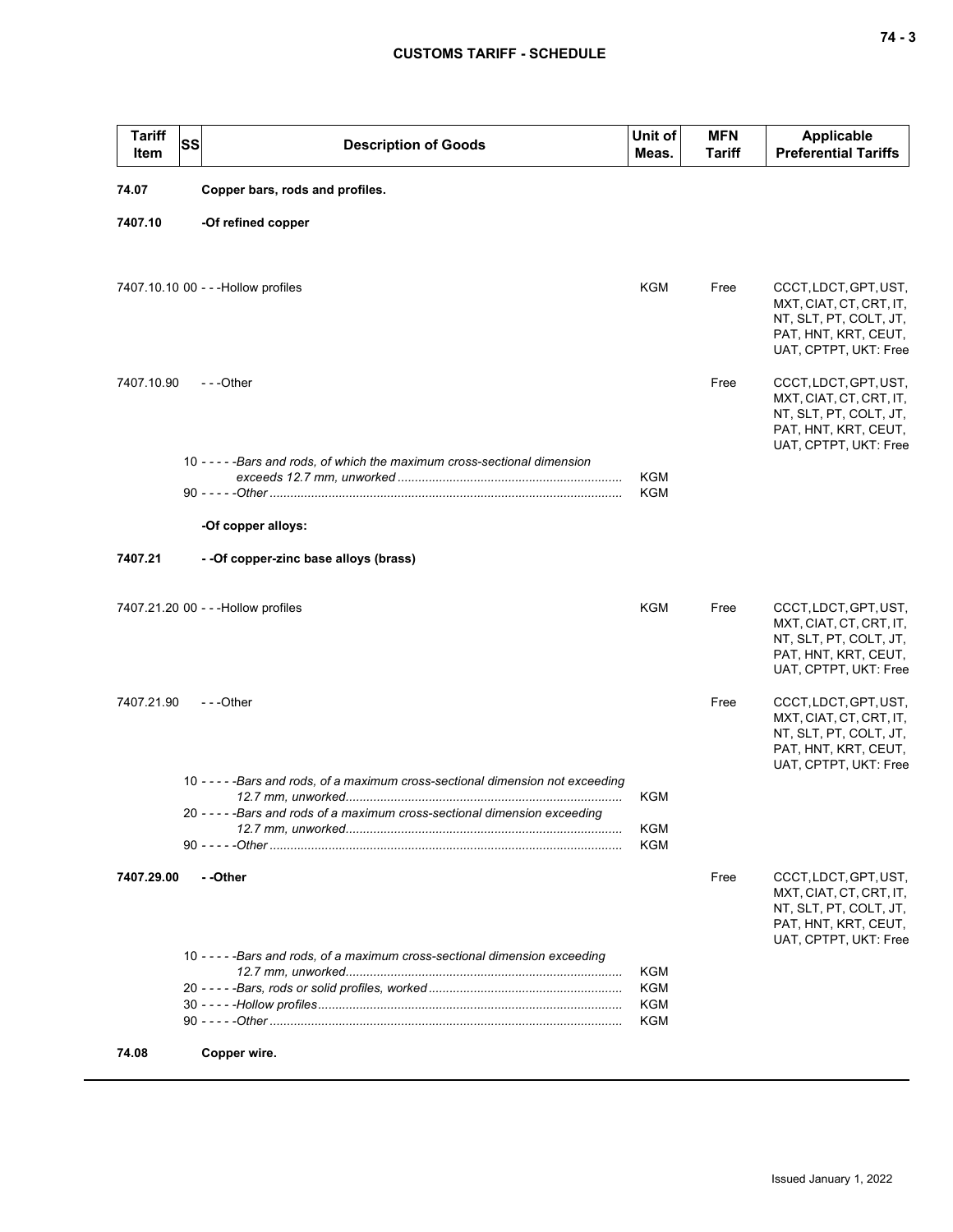| <b>Tariff</b><br>Item   | <b>SS</b> | <b>Description of Goods</b>                                                                                        | Unit of<br>Meas.  | <b>MFN</b><br><b>Tariff</b> | Applicable<br><b>Preferential Tariffs</b>                                                                                   |
|-------------------------|-----------|--------------------------------------------------------------------------------------------------------------------|-------------------|-----------------------------|-----------------------------------------------------------------------------------------------------------------------------|
|                         |           | -Of refined copper:                                                                                                |                   |                             |                                                                                                                             |
| 7408.11                 |           | - - Of which the maximum cross-sectional dimension exceeds 6 mm                                                    |                   |                             |                                                                                                                             |
|                         |           | 7408.11.10 00 - - - Not exceeding 9.5 mm                                                                           | KGM               | Free                        | CCCT, LDCT, GPT, UST,<br>MXT, CIAT, CT, CRT, IT,<br>NT, SLT, PT, COLT, JT,<br>PAT, HNT, KRT, CEUT,<br>UAT, CPTPT, UKT: Free |
|                         |           | 7408.11.20 00 - - - Exceeding 9.5 mm but not exceeding 12.7 mm                                                     | KGM               | Free                        | CCCT, LDCT, GPT, UST,<br>MXT, CIAT, CT, CRT, IT,<br>NT, SLT, PT, COLT, JT,<br>PAT, HNT, KRT, CEUT,<br>UAT, CPTPT, UKT: Free |
|                         |           | 7408.11.30 00 - - - Exceeding 12.7 mm                                                                              | <b>KGM</b>        | Free                        | CCCT, LDCT, GPT, UST,<br>MXT, CIAT, CT, CRT, IT,<br>NT, SLT, PT, COLT, JT,<br>PAT, HNT, KRT, CEUT,<br>UAT, CPTPT, UKT: Free |
| 7408.19.00              |           | - -Other                                                                                                           |                   | Free                        | CCCT, LDCT, GPT, UST,<br>MXT, CIAT, CT, CRT, IT,<br>NT, SLT, PT, COLT, JT,<br>PAT, HNT, KRT, CEUT,<br>UAT, CPTPT, UKT: Free |
|                         |           |                                                                                                                    | <b>KGM</b><br>KGM |                             |                                                                                                                             |
|                         |           | -Of copper alloys:                                                                                                 |                   |                             |                                                                                                                             |
|                         |           | 7408.21.00 00 - - Of copper-zinc base alloys (brass)                                                               | KGM               | Free                        | CCCT, LDCT, GPT, UST,<br>MXT, CIAT, CT, CRT, IT,<br>NT, SLT, PT, COLT, JT,<br>PAT, HNT, KRT, CEUT,<br>UAT, CPTPT, UKT: Free |
|                         |           | 7408.22.00 00 - - Of copper-nickel base alloys (cupro-nickel) or copper-nickel-zinc base<br>alloys (nickel silver) | KGM               | Free                        | CCCT, LDCT, GPT, UST,<br>MXT, CIAT, CT, CRT, IT,<br>NT, SLT, PT, COLT, JT,<br>PAT, HNT, KRT, CEUT,<br>UAT, CPTPT, UKT: Free |
| 7408.29.00 00 - - Other |           |                                                                                                                    | KGM               | Free                        | CCCT, LDCT, GPT, UST,<br>MXT, CIAT, CT, CRT, IT,<br>NT, SLT, PT, COLT, JT,<br>PAT, HNT, KRT, CEUT,<br>UAT, CPTPT, UKT: Free |
| 74.09                   |           | Copper plates, sheets and strip, of a thickness exceeding 0.15 mm.                                                 |                   |                             |                                                                                                                             |
|                         |           | -Of refined copper:                                                                                                |                   |                             |                                                                                                                             |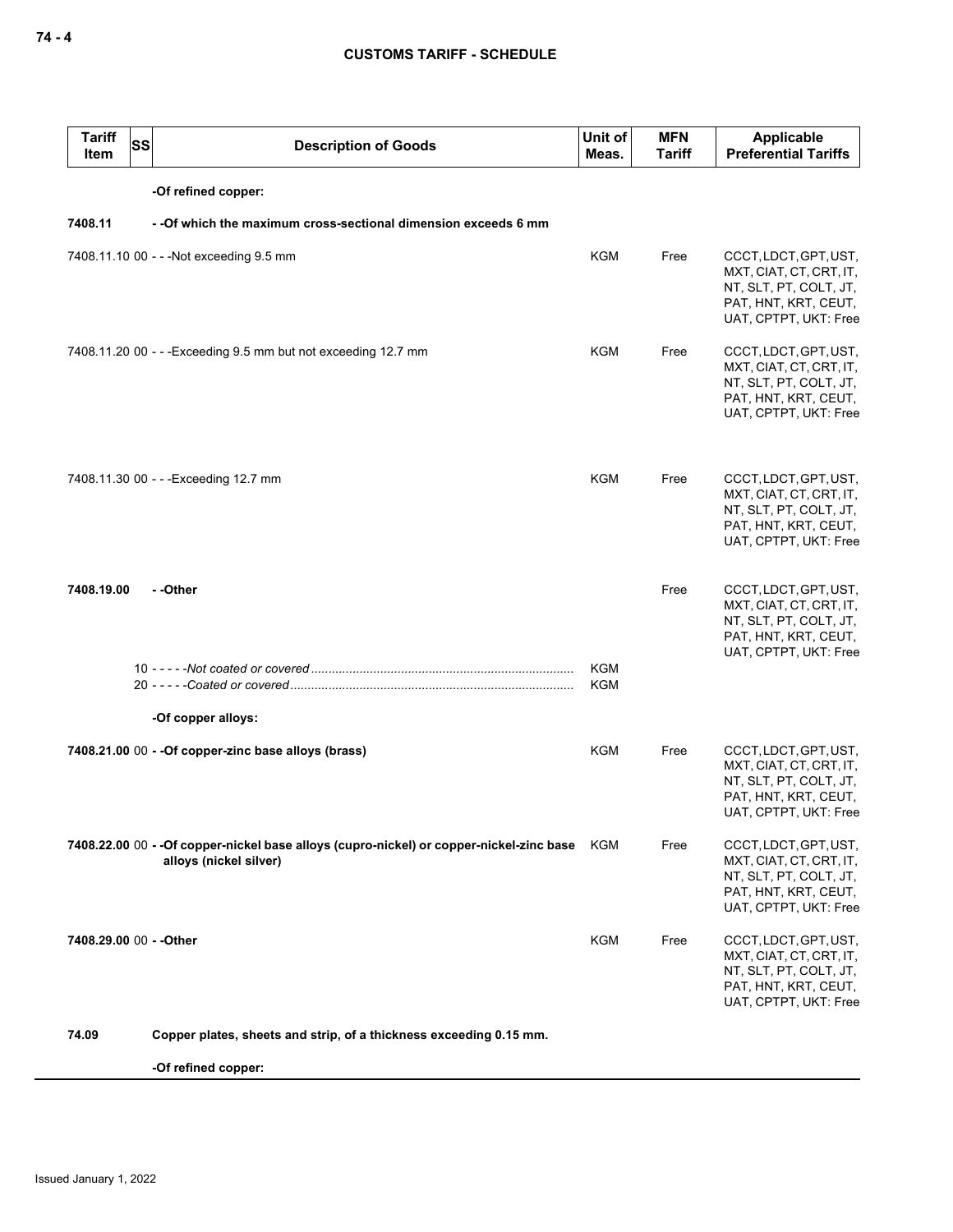| <b>Tariff</b><br>Item   | SS<br><b>Description of Goods</b>                                                                               | Unit of<br>Meas.         | <b>MFN</b><br><b>Tariff</b> | <b>Applicable</b><br><b>Preferential Tariffs</b>                                                                            |
|-------------------------|-----------------------------------------------------------------------------------------------------------------|--------------------------|-----------------------------|-----------------------------------------------------------------------------------------------------------------------------|
|                         | 7409.11.00 00 - - In coils                                                                                      | KGM                      | Free                        | CCCT, LDCT, GPT, UST,<br>MXT, CIAT, CT, CRT, IT,<br>NT, SLT, PT, COLT, JT,<br>PAT, HNT, KRT, CEUT,<br>UAT, CPTPT, UKT: Free |
| 7409.19.00 00 - - Other |                                                                                                                 | <b>KGM</b>               | Free                        | CCCT, LDCT, GPT, UST,<br>MXT, CIAT, CT, CRT, IT,<br>NT, SLT, PT, COLT, JT,<br>PAT, HNT, KRT, CEUT,<br>UAT, CPTPT, UKT: Free |
|                         | -Of copper-zinc base alloys (brass):                                                                            |                          |                             |                                                                                                                             |
| 7409.21.00              | - - In coils                                                                                                    |                          | Free                        | CCCT, LDCT, GPT, UST,<br>MXT, CIAT, CT, CRT, IT,<br>NT, SLT, PT, COLT, JT,<br>PAT, HNT, KRT, CEUT,<br>UAT, CPTPT, UKT: Free |
|                         |                                                                                                                 | <b>KGM</b><br><b>KGM</b> |                             |                                                                                                                             |
| 7409.29.00 00 - - Other |                                                                                                                 | KGM                      | Free                        | CCCT, LDCT, GPT, UST,<br>MXT, CIAT, CT, CRT, IT,<br>NT, SLT, PT, COLT, JT,<br>PAT, HNT, KRT, CEUT,<br>UAT, CPTPT, UKT: Free |
|                         | -Of copper-tin base alloys (bronze):                                                                            |                          |                             |                                                                                                                             |
|                         | 7409.31.00 00 - - In coils                                                                                      | <b>KGM</b>               | Free                        | CCCT, LDCT, GPT, UST,<br>MXT, CIAT, CT, CRT, IT,<br>NT, SLT, PT, COLT, JT,<br>PAT, HNT, KRT, CEUT,<br>UAT, CPTPT, UKT: Free |
| 7409.39.00 00 - - Other |                                                                                                                 | <b>KGM</b>               | Free                        | CCCT, LDCT, GPT, UST,<br>MXT, CIAT, CT, CRT, IT,<br>NT, SLT, PT, COLT, JT,<br>PAT, HNT, KRT, CEUT,<br>UAT, CPTPT, UKT: Free |
|                         | 7409.40.00 00 -Of copper-nickel base alloys (cupro-nickel) or copper-nickel-zinc base<br>alloys (nickel silver) | <b>KGM</b>               | Free                        | CCCT, LDCT, GPT, UST,<br>MXT, CIAT, CT, CRT, IT,<br>NT, SLT, PT, COLT, JT,<br>PAT, HNT, KRT, CEUT,<br>UAT, CPTPT, UKT: Free |
|                         | 7409.90.00 00 -Of other copper alloys                                                                           | <b>KGM</b>               | Free                        | CCCT, LDCT, GPT, UST,<br>MXT, CIAT, CT, CRT, IT,<br>NT, SLT, PT, COLT, JT,<br>PAT, HNT, KRT, CEUT,<br>UAT, CPTPT, UKT: Free |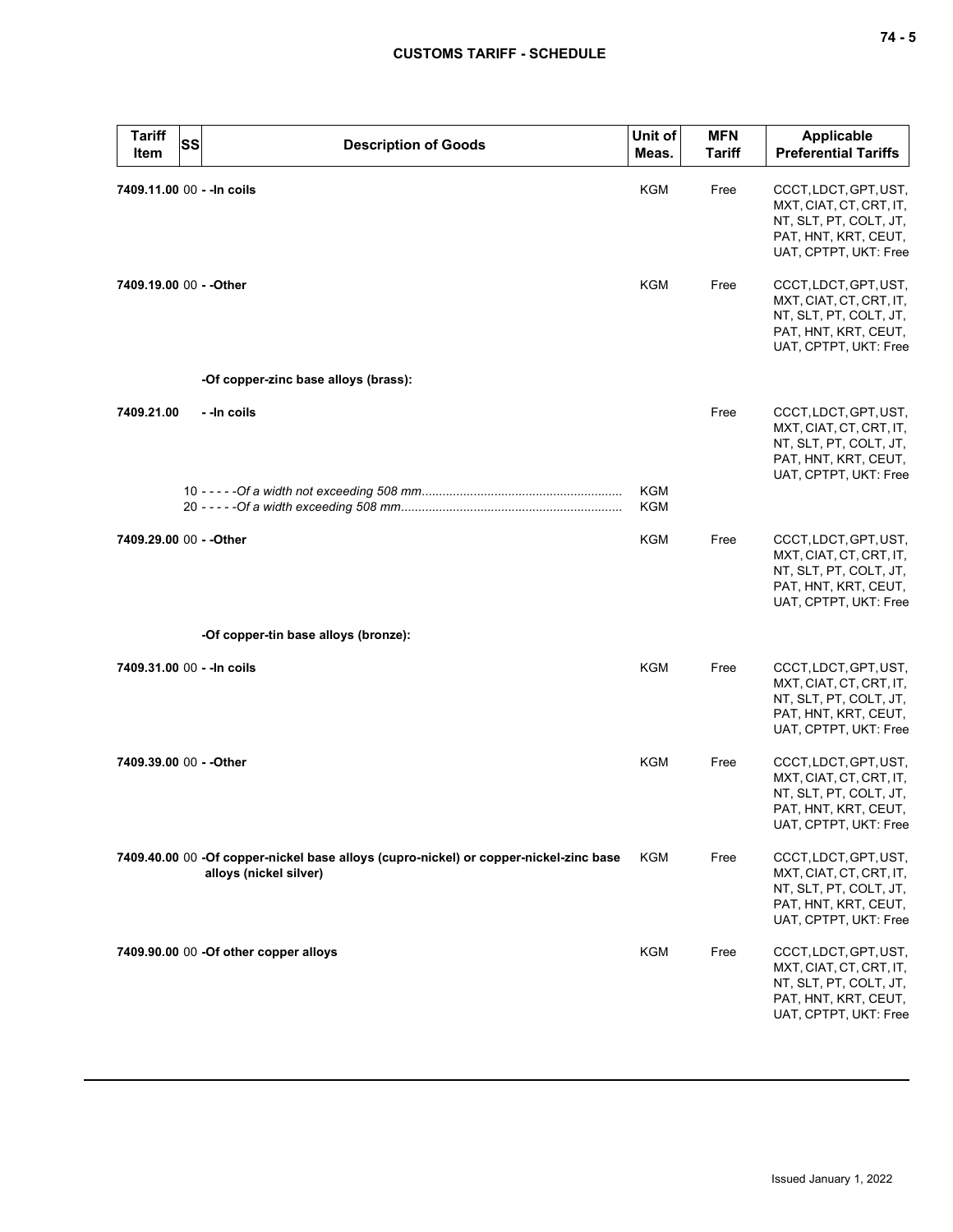| <b>Tariff</b><br>Item | <b>SS</b> | <b>Description of Goods</b>                                                                                                                                                       | Unit of<br>Meas.         | <b>MFN</b><br><b>Tariff</b> | <b>Applicable</b><br><b>Preferential Tariffs</b>                                                                            |
|-----------------------|-----------|-----------------------------------------------------------------------------------------------------------------------------------------------------------------------------------|--------------------------|-----------------------------|-----------------------------------------------------------------------------------------------------------------------------|
| 74.10                 |           | Copper foil (whether or not printed or backed with paper, paperboard,<br>plastics or similar backing materials), of a thickness (excluding any<br>backing) not exceeding 0.15 mm. |                          |                             |                                                                                                                             |
|                       |           | -Not backed:                                                                                                                                                                      |                          |                             |                                                                                                                             |
|                       |           | 7410.11.00 00 - - Of refined copper                                                                                                                                               | KGM                      | Free                        | CCCT, LDCT, GPT, UST,<br>MXT, CIAT, CT, CRT, IT,<br>NT, SLT, PT, COLT, JT,<br>PAT, HNT, KRT, CEUT,<br>UAT, CPTPT, UKT: Free |
|                       |           | 7410.12.00 00 - - Of copper alloys                                                                                                                                                | <b>KGM</b>               | Free                        | CCCT, LDCT, GPT, UST,<br>MXT, CIAT, CT, CRT, IT,<br>NT, SLT, PT, COLT, JT,<br>PAT, HNT, KRT, CEUT,<br>UAT, CPTPT, UKT: Free |
|                       |           | -Backed:                                                                                                                                                                          |                          |                             |                                                                                                                             |
| 7410.21.00            |           | --Of refined copper                                                                                                                                                               |                          | Free                        | CCCT, LDCT, GPT, UST,<br>MXT, CIAT, CT, CRT, IT,<br>NT, SLT, PT, COLT, JT,<br>PAT, HNT, KRT, CEUT,<br>UAT, CPTPT, UKT: Free |
|                       |           |                                                                                                                                                                                   | <b>KGM</b><br><b>KGM</b> |                             |                                                                                                                             |
|                       |           | 7410.22.00 00 - - Of copper alloys                                                                                                                                                | KGM                      | Free                        | CCCT, LDCT, GPT, UST,<br>MXT, CIAT, CT, CRT, IT,<br>NT, SLT, PT, COLT, JT,<br>PAT, HNT, KRT, CEUT,<br>UAT, CPTPT, UKT: Free |
| 74.11                 |           | Copper tubes and pipes.                                                                                                                                                           |                          |                             |                                                                                                                             |
| 7411.10.00            |           | -Of refined copper                                                                                                                                                                |                          | Free                        | CCCT, LDCT, GPT, UST,<br>MXT, CIAT, CT, CRT, IT,<br>NT, SLT, PT, COLT, JT,<br>PAT, HNT, KRT, CEUT,<br>UAT, CPTPT, UKT: Free |
|                       |           | 20 - - - - - For refrigeration or air conditioning (ACR), unworked<br>-----Other, unworked:                                                                                       | KGM<br>KGM               |                             |                                                                                                                             |
|                       |           |                                                                                                                                                                                   | KGM<br><b>KGM</b>        |                             |                                                                                                                             |
|                       |           |                                                                                                                                                                                   | <b>KGM</b>               |                             |                                                                                                                             |
|                       |           | -Of copper alloys:                                                                                                                                                                |                          |                             |                                                                                                                             |
|                       |           | 7411.21.00 00 - - Of copper-zinc base alloys (brass)                                                                                                                              | <b>KGM</b>               | Free                        | CCCT, LDCT, GPT, UST,<br>MXT, CIAT, CT, CRT, IT,<br>NT, SLT, PT, COLT, JT,<br>PAT, HNT, KRT, CEUT,<br>UAT, CPTPT, UKT: Free |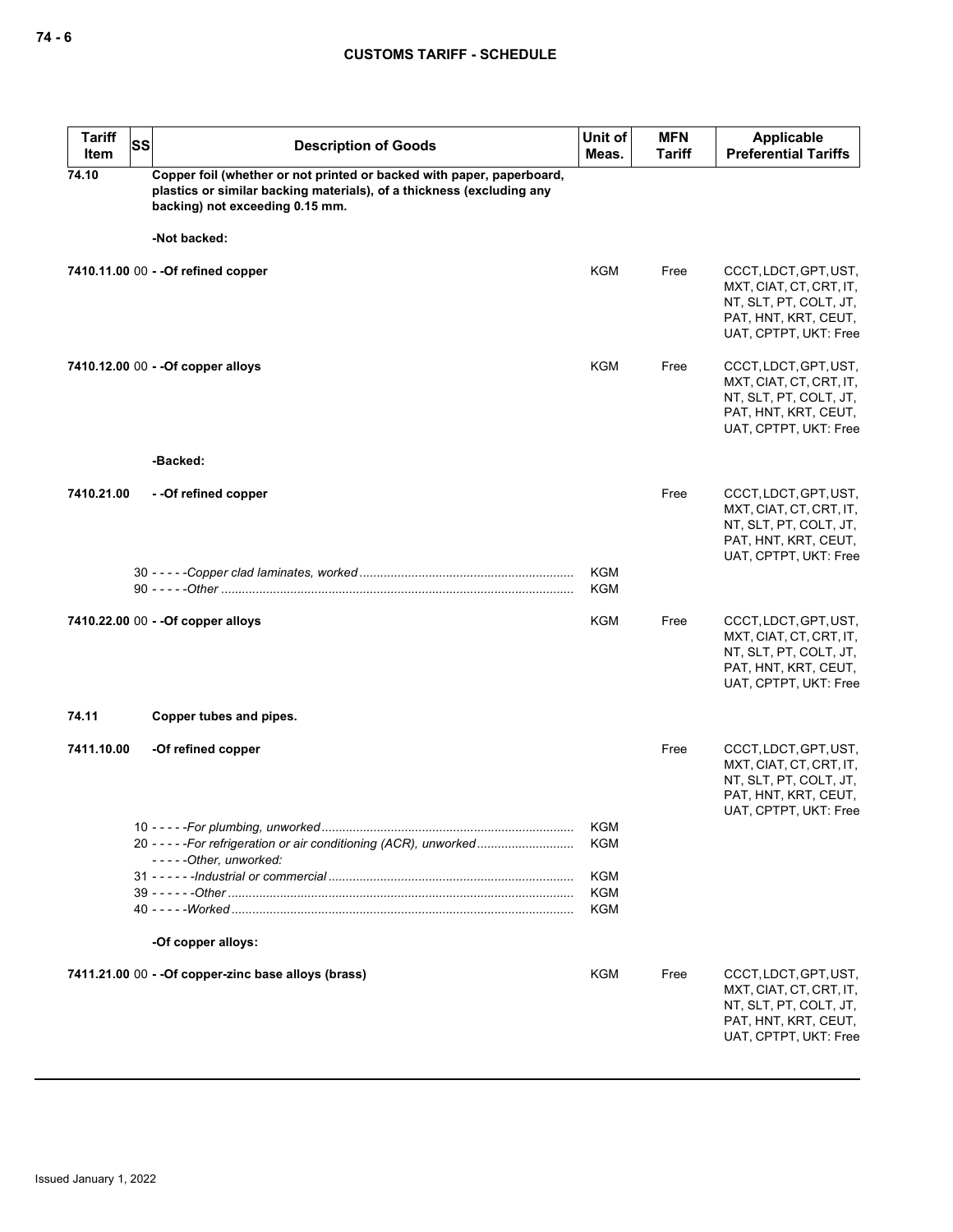# **CUSTOMS TARIFF - SCHEDULE**

| <b>Tariff</b>           | <b>SS</b>                                                                                                                                                                                                                                                                                      | Unit of    | <b>MFN</b> | <b>Applicable</b>                                                                                                           |
|-------------------------|------------------------------------------------------------------------------------------------------------------------------------------------------------------------------------------------------------------------------------------------------------------------------------------------|------------|------------|-----------------------------------------------------------------------------------------------------------------------------|
| Item                    | <b>Description of Goods</b>                                                                                                                                                                                                                                                                    | Meas.      | Tariff     | <b>Preferential Tariffs</b>                                                                                                 |
|                         | 7411.22.00 00 - - Of copper-nickel base alloys (cupro-nickel) or copper-nickel-zinc base<br>alloys (nickel silver)                                                                                                                                                                             | KGM        | Free       | CCCT, LDCT, GPT, UST,<br>MXT, CIAT, CT, CRT, IT,<br>NT, SLT, PT, COLT, JT,<br>PAT, HNT, KRT, CEUT,<br>UAT, CPTPT, UKT: Free |
| 7411.29.00 00 - - Other |                                                                                                                                                                                                                                                                                                | KGM        | Free       | CCCT, LDCT, GPT, UST,<br>MXT, CIAT, CT, CRT, IT,<br>NT, SLT, PT, COLT, JT,<br>PAT, HNT, KRT, CEUT,<br>UAT, CPTPT, UKT: Free |
| 74.12                   | Copper tube or pipe fittings (for example, couplings, elbows, sleeves).                                                                                                                                                                                                                        |            |            |                                                                                                                             |
| 7412.10.00              | -Of refined copper<br>-----Pressure type:                                                                                                                                                                                                                                                      |            | Free       | CCCT, LDCT, GPT, UST,<br>MXT, CIAT, CT, CRT, IT,<br>NT, SLT, PT, COLT, JT,<br>PAT, HNT, KRT, CEUT,<br>UAT, CPTPT, UKT: Free |
|                         |                                                                                                                                                                                                                                                                                                | <b>KGM</b> |            |                                                                                                                             |
|                         |                                                                                                                                                                                                                                                                                                | <b>KGM</b> |            |                                                                                                                             |
|                         |                                                                                                                                                                                                                                                                                                | KGM        |            |                                                                                                                             |
| 7412.20.00              | -Of copper alloys<br>-----Pressure type:                                                                                                                                                                                                                                                       |            | Free       | CCCT, LDCT, GPT, UST,<br>MXT, CIAT, CT, CRT, IT,<br>NT, SLT, PT, COLT, JT,<br>PAT, HNT, KRT, CEUT,<br>UAT, CPTPT, UKT: Free |
|                         |                                                                                                                                                                                                                                                                                                | <b>KGM</b> |            |                                                                                                                             |
|                         |                                                                                                                                                                                                                                                                                                | <b>KGM</b> |            |                                                                                                                             |
|                         |                                                                                                                                                                                                                                                                                                | <b>KGM</b> |            |                                                                                                                             |
|                         |                                                                                                                                                                                                                                                                                                | <b>KGM</b> |            |                                                                                                                             |
| 7413.00.00              | Stranded wire, cables, plaited bands and the like, of copper, not<br>electrically insulated.                                                                                                                                                                                                   |            | Free       | CCCT, LDCT, GPT, UST,<br>MXT, CIAT, CT, CRT, IT,<br>NT, SLT, PT, COLT, JT,<br>PAT, HNT, KRT, CEUT,<br>UAT, CPTPT, UKT: Free |
|                         |                                                                                                                                                                                                                                                                                                | KGM        |            |                                                                                                                             |
|                         |                                                                                                                                                                                                                                                                                                | <b>KGM</b> |            |                                                                                                                             |
|                         |                                                                                                                                                                                                                                                                                                | <b>KGM</b> |            |                                                                                                                             |
| 74.15                   | Nails, tacks, drawing pins, staples (other than those of heading 83.05)<br>and similar articles, of copper or of iron or steel with heads of copper;<br>screws, bolts, nuts, screw hooks, rivets, cotters, cotter-pins, washers<br>(including spring washers) and similar articles, of copper. |            |            |                                                                                                                             |
|                         | 7415.10.00 00 -Nails and tacks, drawing pins, staples and similar articles                                                                                                                                                                                                                     | KGM        | Free       | CCCT, LDCT, GPT, UST,<br>MXT, CIAT, CT, CRT, IT,<br>NT, SLT, PT, COLT, JT,<br>PAT, HNT, KRT, CEUT,<br>UAT, CPTPT, UKT: Free |
|                         | -Other articles, not threaded:                                                                                                                                                                                                                                                                 |            |            |                                                                                                                             |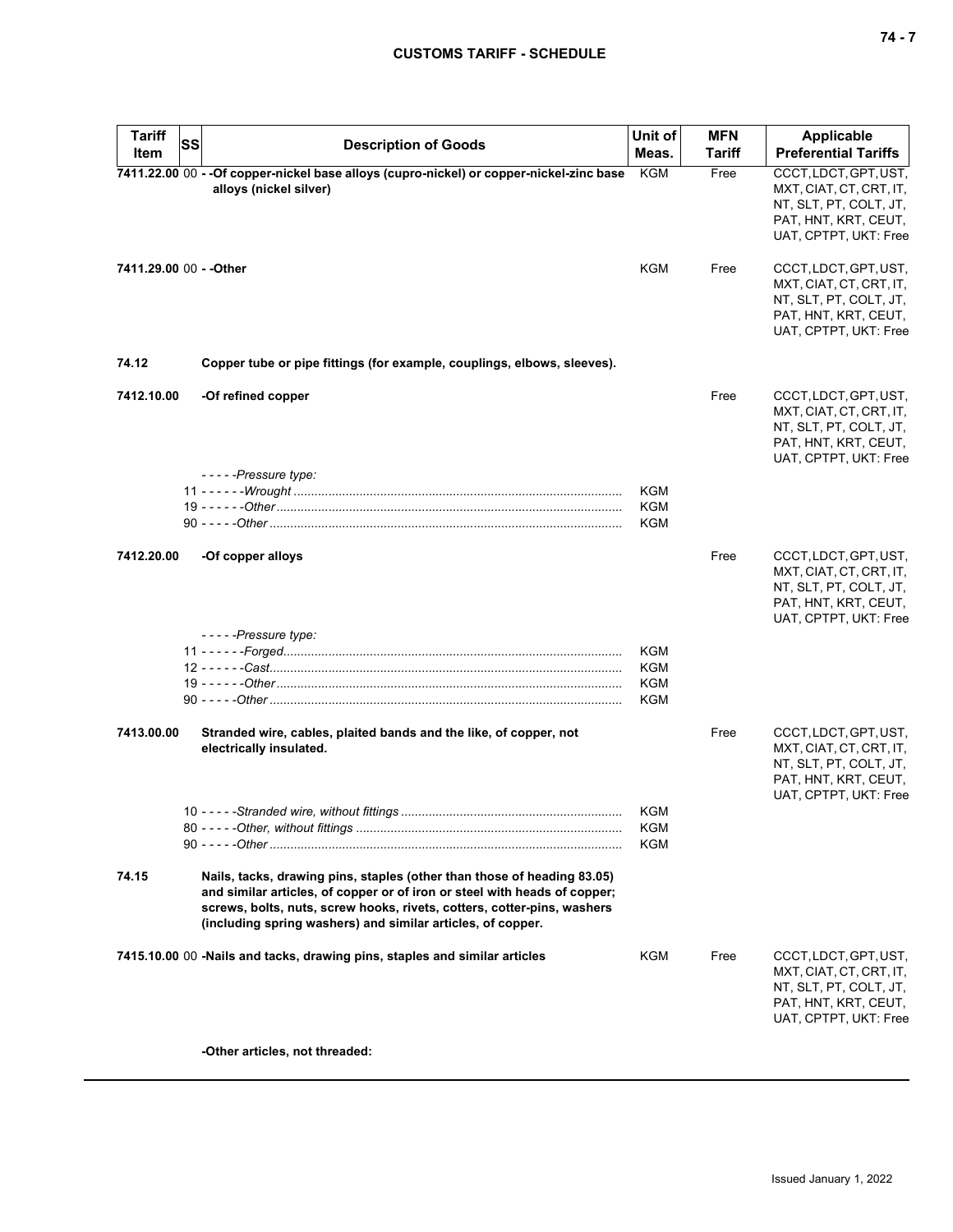| <b>Tariff</b><br>Item   | <b>SS</b><br><b>Description of Goods</b>                                                                                                                                                                | Unit of<br>Meas. | <b>MFN</b><br><b>Tariff</b> | Applicable<br><b>Preferential Tariffs</b>                                                                                   |
|-------------------------|---------------------------------------------------------------------------------------------------------------------------------------------------------------------------------------------------------|------------------|-----------------------------|-----------------------------------------------------------------------------------------------------------------------------|
|                         | 7415.21.00 00 - - Washers (including spring washers)                                                                                                                                                    | <b>KGM</b>       | Free                        | CCCT, LDCT, GPT, UST,<br>MXT, CIAT, CT, CRT, IT,<br>NT, SLT, PT, COLT, JT,<br>PAT, HNT, KRT, CEUT,<br>UAT, CPTPT, UKT: Free |
| 7415.29.00 00 - - Other |                                                                                                                                                                                                         | KGM              | Free                        | CCCT, LDCT, GPT, UST,<br>MXT, CIAT, CT, CRT, IT,<br>NT, SLT, PT, COLT, JT,<br>PAT, HNT, KRT, CEUT,<br>UAT, CPTPT, UKT: Free |
|                         | -Other threaded articles:                                                                                                                                                                               |                  |                             |                                                                                                                             |
|                         | 7415.33.00 00 - - Screws; bolts and nuts                                                                                                                                                                | <b>KGM</b>       | Free                        | CCCT, LDCT, GPT, UST,<br>MXT, CIAT, CT, CRT, IT,<br>NT, SLT, PT, COLT, JT,<br>PAT, HNT, KRT, CEUT,<br>UAT, CPTPT, UKT: Free |
| 7415.39.00 00 - - Other |                                                                                                                                                                                                         | <b>KGM</b>       | Free                        | CCCT, LDCT, GPT, UST,<br>MXT, CIAT, CT, CRT, IT,<br>NT, SLT, PT, COLT, JT,<br>PAT, HNT, KRT, CEUT,<br>UAT, CPTPT, UKT: Free |
| 74.18                   | Table, kitchen or other household articles and parts thereof, of copper;<br>pot scourers and scouring or polishing pads, gloves and the like, of<br>copper; sanitary ware and parts thereof, of copper. |                  |                             |                                                                                                                             |
|                         | 7418.10.00 00 -Table, kitchen or other household articles and parts thereof; pot<br>scourers and scouring or polishing pads, gloves and the like                                                        |                  | 3%                          | CCCT, LDCT, GPT, UST,<br>MXT, CIAT, CT, CRT, IT,<br>NT, SLT, PT, COLT, JT,<br>PAT, HNT, KRT, CEUT,<br>UAT, CPTPT, UKT: Free |
|                         | 7418.20.00 00 -Sanitary ware and parts thereof                                                                                                                                                          |                  | 3%                          | CCCT, LDCT, GPT, UST,<br>MXT, CIAT, CT, CRT, IT,<br>NT, SLT, PT, COLT, JT,<br>PAT, HNT, KRT, CEUT,<br>UAT, CPTPT, UKT: Free |
| 74.19                   | Other articles of copper.                                                                                                                                                                               |                  |                             |                                                                                                                             |
| 7419.20                 | -Cast, moulded, stamped or forged, but not further worked                                                                                                                                               |                  |                             |                                                                                                                             |
|                         | 7419.20.10 00 - - - Anodes for electroplating                                                                                                                                                           | KGM              | Free                        | CCCT, LDCT, GPT, UST,<br>MXT, CIAT, CT, CRT, IT,<br>NT, SLT, PT, COLT, JT,<br>PAT, HNT, KRT, CEUT,<br>UAT, CPTPT, UKT: Free |
|                         | $--$ Other:                                                                                                                                                                                             |                  |                             |                                                                                                                             |

 $\mathbf{I}$ 

 $\blacksquare$ 

 $\mathbf{I}$ 

 $\blacksquare$